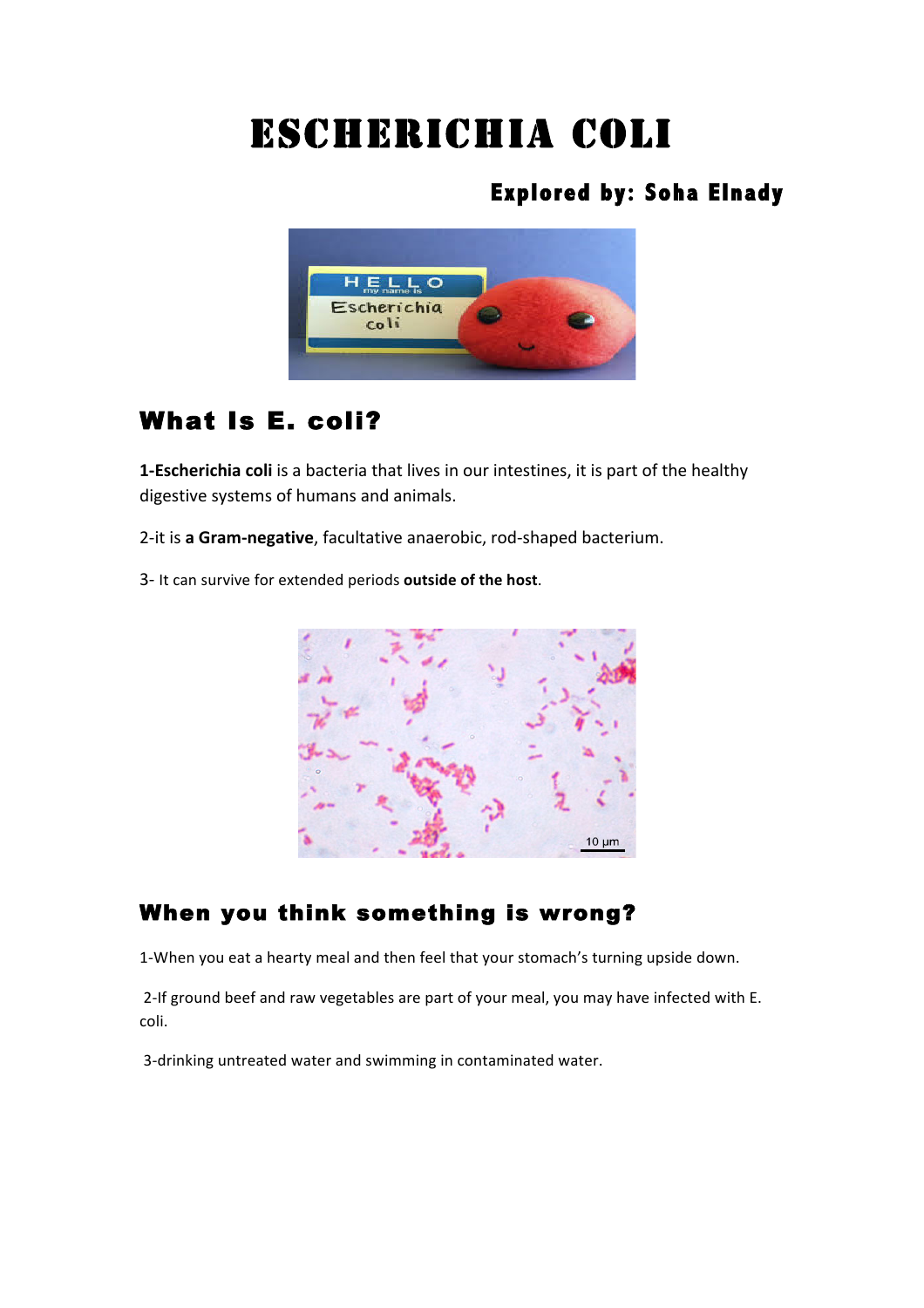

#### Although E.coli is harmful, it is also important for human…

Several types of *E. coli* are part of the normal flora of the human gut and have many beneficial functions, such as the production of vitamin K2.

They also prevent harmful bacteria, from establishing themselves in the intestine.

**Serotype O157:H7**, which can cause food poisoning in humans and may cause death.



# Symptoms of E. coli O157:H7 infection

Symptoms start within three to four days after being exposed to the bacteria, in some cases they may appear within a day or a week later.

## General symptoms:-

- 1-Abdominal pain (severe abdominal cramping that comes on suddenly).
- 2- Diarrhea a few hours after the sudden abdominal pain.
- 3- A day later there may be bright red bloody stools.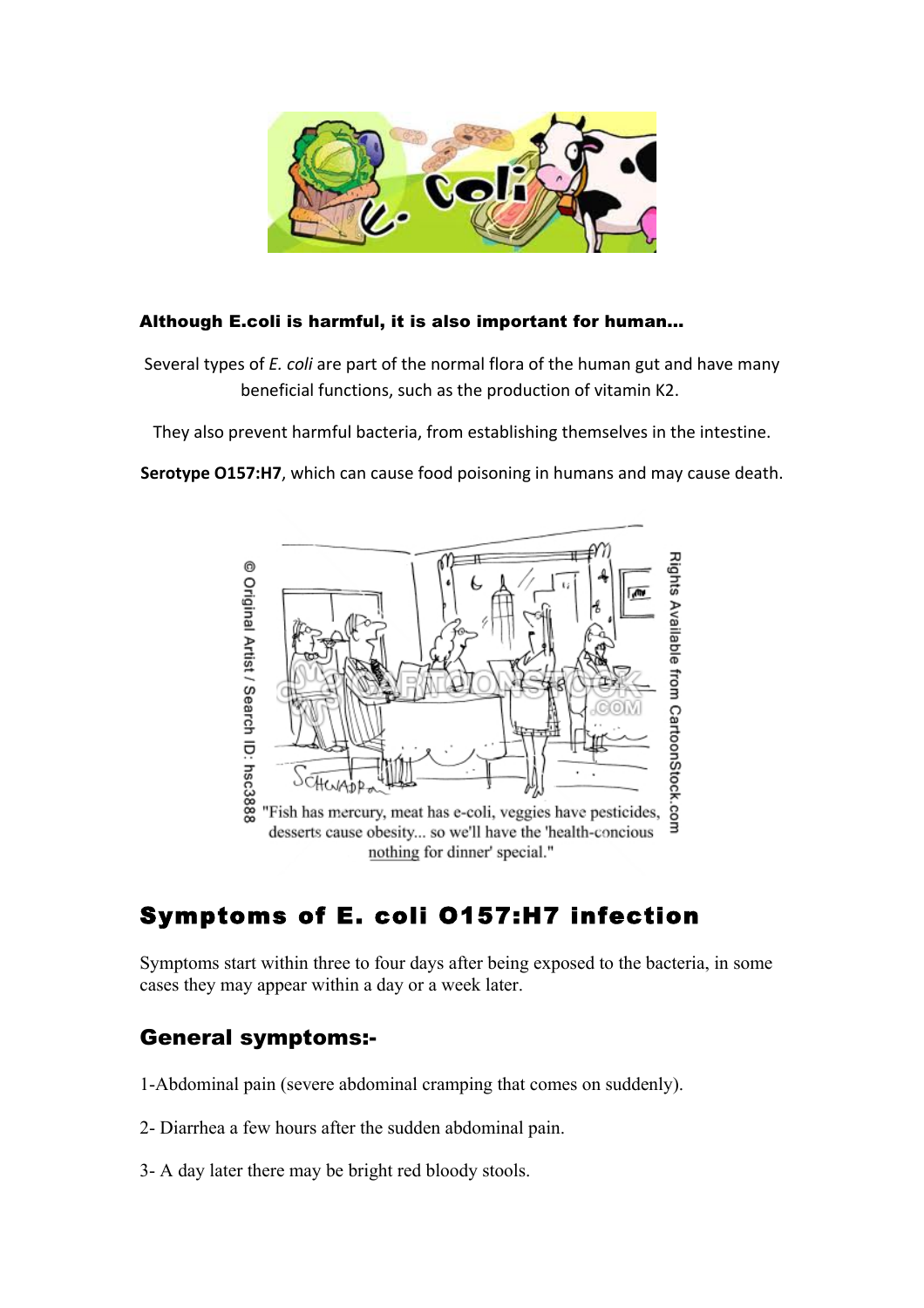4- Nausea

#### Not common symptoms:-

• Vomiting **-** Fever

### **Treatment**

#### **First:-**

Drink plenty of fluids and get rest (to prevent dehydration caused by diarrhea)

#### **Second**:-

If your symptoms are severe (including blood in your stools or severe abdominal pain), call vour doctor.

## How you can avoid infection?

- 1- Avoid eating undercooked ground beef.
- 2- Avoid drinking unpasteurized milk or juice, soft cheeses made from unpasteurized milk.
- 3- Use a food thermometer to make sure that ground beef has reached a safe internal temperature of 160° F.

4- Wash hands before preparing food, and after contact with cows, sheep, or goats, their food, or their living environment.

## How E.coli spread from one person to another one?

It can spread from one person to another, when an infected person does not wash his or her hands well after a bowel movement. *E. coli* can spread from an infected person's hands to other people or to objects.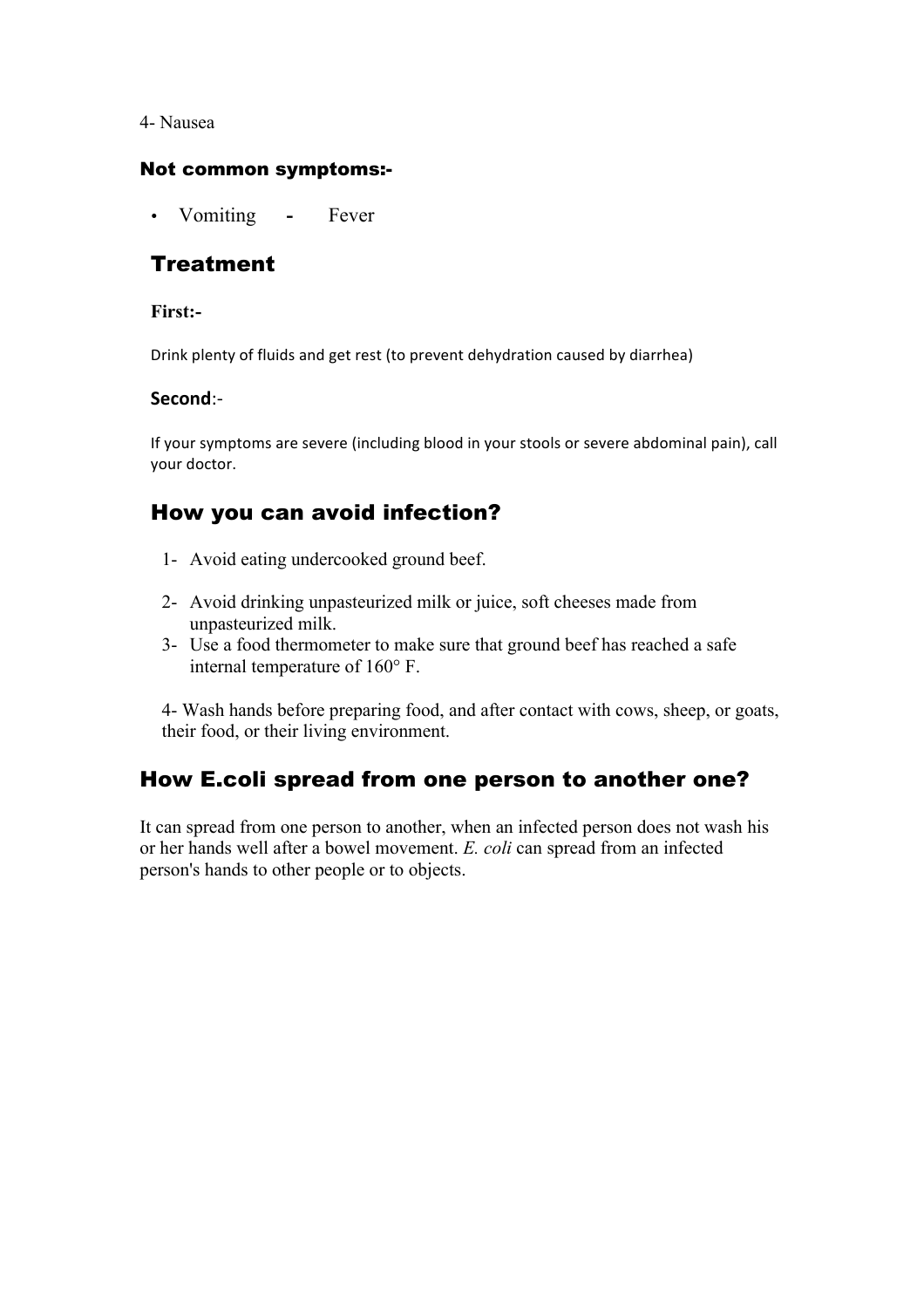

## What about DNA of E.coli?

E. coli and related bacteria has the ability to transfer DNA via bacterial conjugation, transduction or transformation, which allows genetic material to spread horizontally through an existing population.



## Life cycle of Escherichia coli...